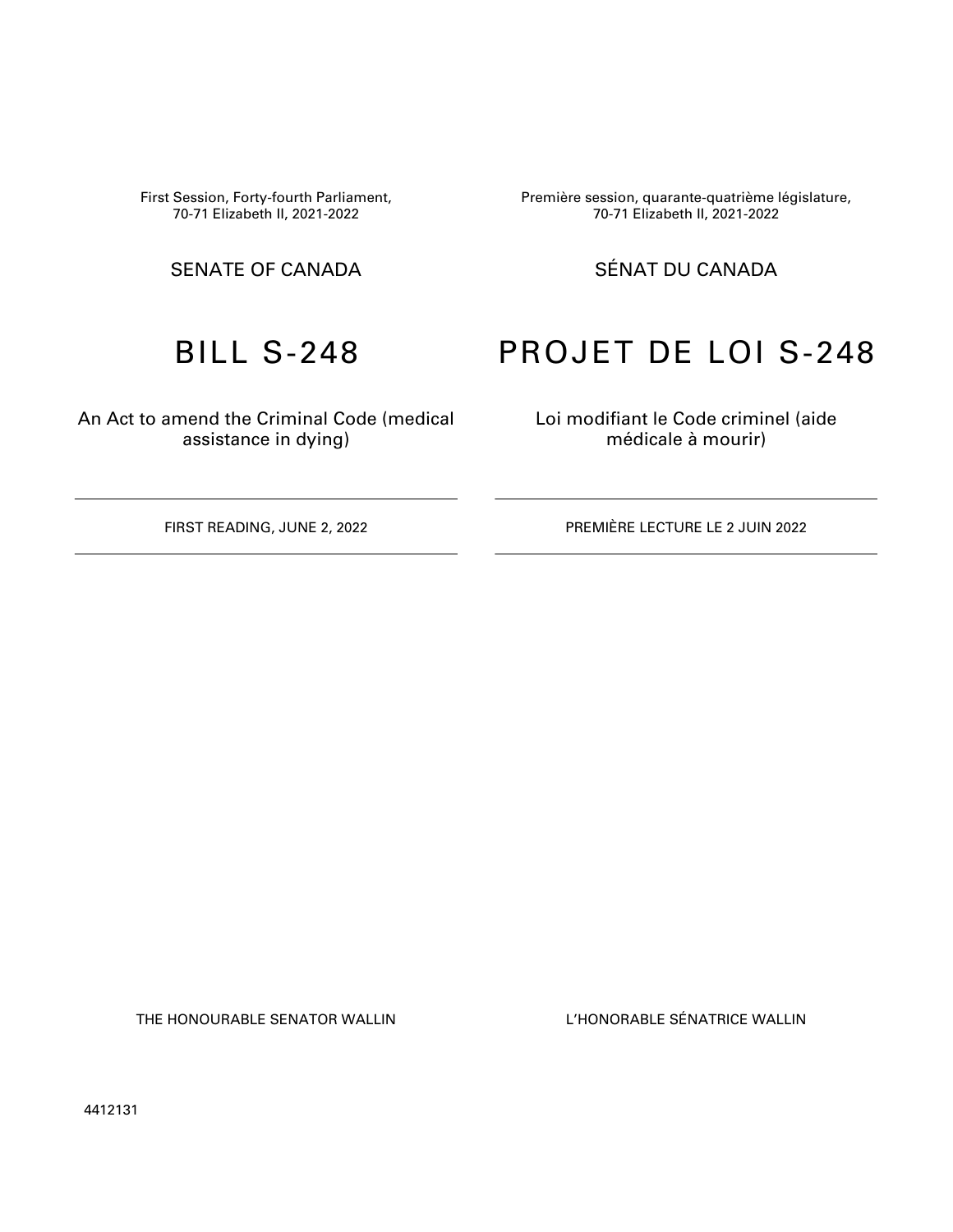#### **SUMMARY**

This enactment amends the *Criminal Code* to

(a) permit an individual whose death is not reasonably foreseeable to enter into a written arrangement to receive medical assistance in dying on a specified day if they lose the capacity to consent to receiving medical assistance in dying prior to that day; and

(b) permit an individual who has been diagnosed with a serious and incurable illness, disease or disability to make a written declaration to waive the requirement for final consent when receiving medical assistance in dying if they lose the capacity to consent to receive medical assistance in dying, are suffering from symptoms outlined in the written declaration and have met all other relevant safeguards outlined in the *Criminal Code*.

#### **SOMMAIRE**

Le texte modifie le *Code criminel* de manière à :

a) permettre à une personne dont la mort n'est pas raisonnablement prévisible de conclure une entente par écrit en vue de recevoir l'aide médicale à mourir à une date déterminée si elle perd sa capacité à consentir à l'aide médicale à mourir avant cette date;

b) permettre à une personne atteinte d'une maladie, d'une affection ou d'un handicap graves et incurables peut faire une déclaration écrite pour renoncer à l'exigence du consentement final lorsqu'elle reçoit l'aide médicale à mourir si elle perd sa capacité à consentir à l'aide médicale à mourir, si elle est atteinte des symptômes énoncés dans la déclaration écrite et si toutes les autres mesures de sauvegarde pertinentes énoncées dans le *Code criminel* ont été respectées.

Available on the Senate of Canada website at the following address: **[www.sencanada.ca/en](http://www.sencanada.ca/en)**

Disponible sur le site Web du Sénat du Canada à l'adresse suivante : **[www.sencanada.ca/fr](http://www.sencanada.ca/fr)**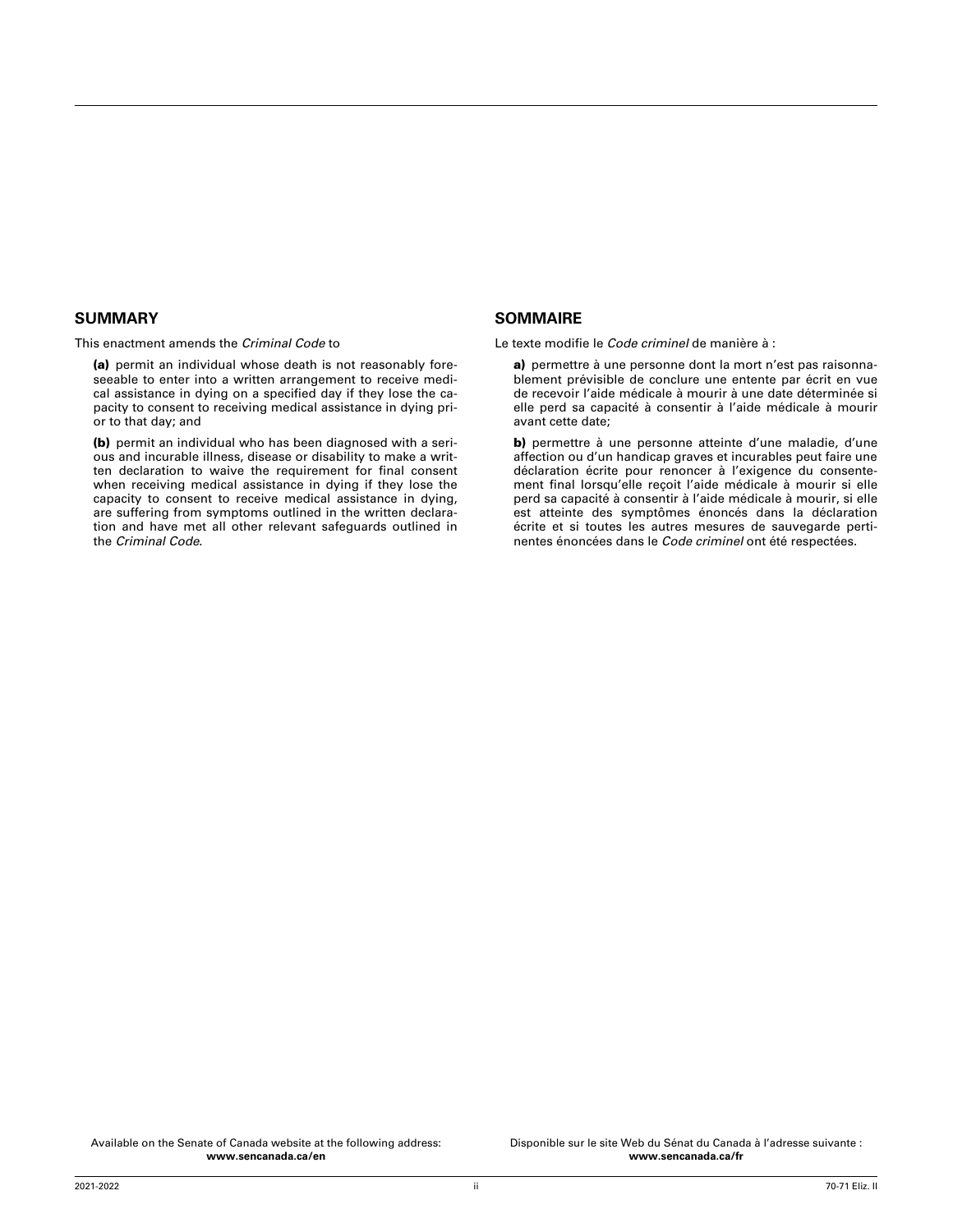1st Session, 44th Parliament, 70-71 Elizabeth II, 2021-2022

An Act to amend the Criminal Code (medical assistance in dying)

Her Majesty, by and with the advice and consent of the Senate and House of Commons of Canada, enacts as follows:

## R.S., c. C-46 Criminal Code

1 (1) **The portion of subsection 241.2(3.1) of the** *Criminal Code* **before paragraph (a) is replaced** 5 **by the following:**

#### **Safeguards — natural death not foreseeable**

(3.1) Subject to subsection (3.2), before a medical practitioner or nurse practitioner provides medical assistance in dying to a person whose natural death is not reasonably foreseeable, taking into account all of their medical 10 circumstances, the medical practitioner or nurse practitioner must

#### (2) **Subsection 241.2(3.2) of the Act is replaced by the following:**

#### **Final consent — waiver**

(3.2) A medical practitioner or nurse practitioner may, 15 despite paragraph (3)(h) or (3.1)(k), administer a substance to a person to cause their death if

(a) before the person loses the capacity to consent to receiving medical assistance in dying, they met all of the criteria set out in subsection (1), all other safe- 20 guards in either subsection (3) or (3.1) were met, and the person

(i) entered into an arrangement under paragraph (3.21), or

(ii) made a declaration under paragraph (3.22); 25

1<sup>re</sup> session, 44<sup>e</sup> législature, 70-71 Elizabeth II, 2021-2022

SENATE OF CANADA SÉNAT DU CANADA

## **BILL S-248 PROJET DE LOI S-248**

Loi modifiant le Code criminel (aide médicale à mourir)

Sa Majesté, sur l'avis et avec le consentement du Sénat et de la Chambre des communes du Canada, édicte :

L.R., ch. C-46 Code criminel

1 (1) **Le passage du paragraphe 241.2(3.1) du** *Code criminel* **précédant l'alinéa a) est remplacé par ce** 5 **qui suit :**

#### **Mesures de sauvegarde — mort naturelle non prévisible**

(3.1) Sous réserve du paragraphe (3.2), avant de fournir l'aide médicale à mourir à une personne dont la mort naturelle n'est pas raisonnablement prévisible compte tenu de l'ensemble de sa situation médicale, le médecin ou 10 l'infirmier praticien doit, à la fois :

#### (2) **Le paragraphe 241.2(3.2) de la même loi est remplacé par ce qui suit :**

#### **Renonciation au consentement final**

(3.2) Le médecin ou l'infirmier praticien peut, malgré les alinéas (3)h) ou (3.1)k), administrer une substance à la 15 personne pour causer sa mort, si les conditions ci-après sont réunies :

a) avant la perte de la capacité de la personne à consentir à recevoir l'aide médicale à mourir, la personne remplissait tous les critères prévus au para- 20 graphe (1) et toutes les autres mesures de sauvegarde prévues aux paragraphes (3) ou (3.1) avaient été respectées, et elle avait :

(i) soit conclu une entente visée au paragraphe (3.21), 25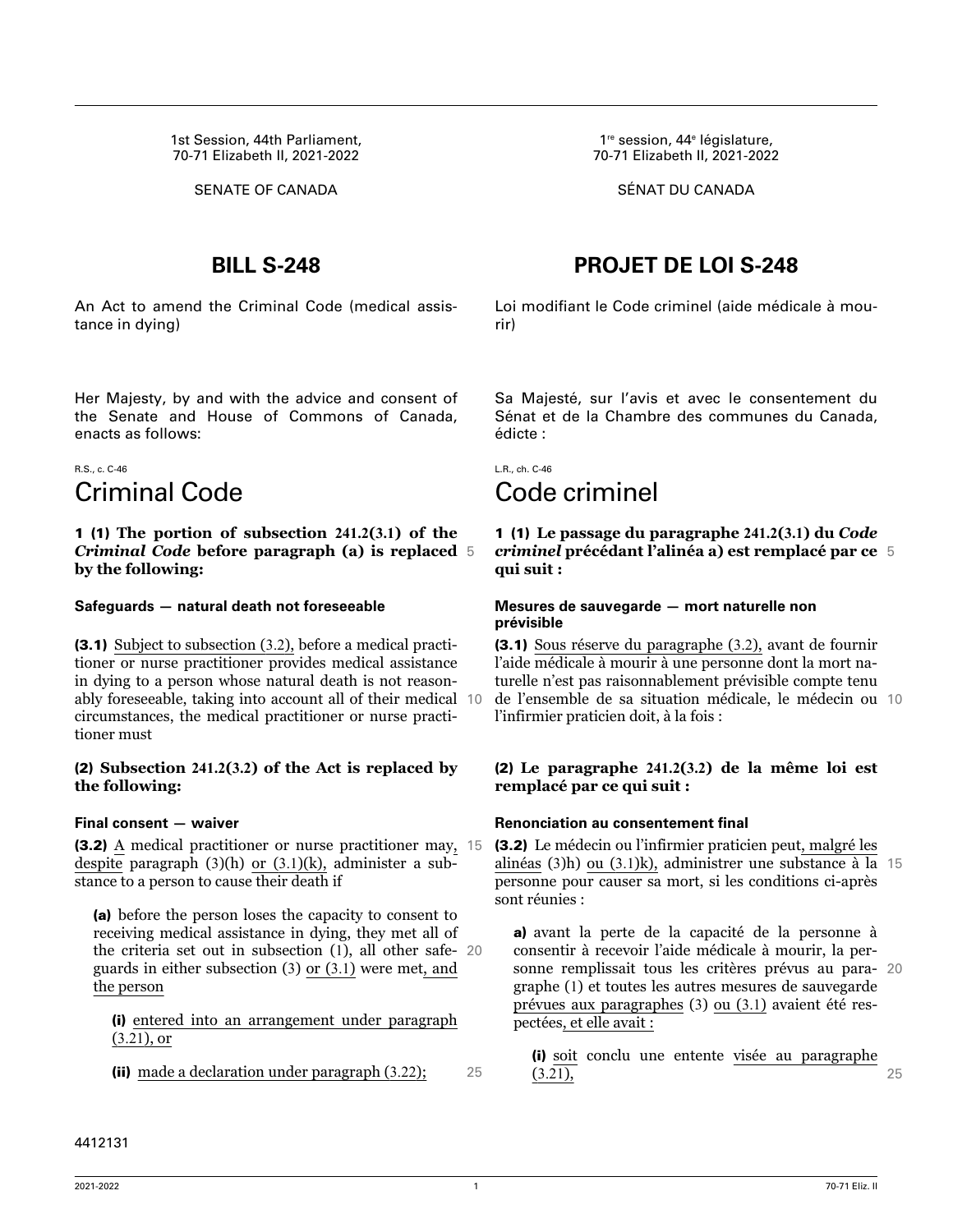(b) the person has lost the capacity to consent to receiving medical assistance in dying;

(c) the person does not demonstrate, by words, sounds or gestures, refusal to have the substance administered or resistance to its administration; and  $5$ 

(d) the substance is administered to the person in accordance with the terms of the arrangement or declaration.

#### **Waiver — specified day**

(3.21) For the purposes of subparagraph  $(3.2)(a)(i)$ , a person may waive the need for final consent if 10

(a) they entered into an arrangement in writing with the medical practitioner or nurse practitioner who will be administering a substance to cause that person's death that the medical practitioner or nurse practitioner would administer a substance to cause their 15 death on a specified day;

(b) they were informed by the medical practitioner or nurse practitioner of the risk of losing the capacity to consent to receiving medical assistance in dying prior to the day specified in the arrangement; and 20

(c) in the written arrangement, they consented to the administration by the medical practitioner or nurse practitioner of a substance to cause their death on or before the day specified in the arrangement if they lost their capacity to consent to receiving medical assis- 25 tance in dying prior to that day.

#### **Waiver — specified conditions**

**(3.22)** For the purposes of subparagraph  $(3.2)(a)(ii)$ , a person may waive the need for final consent if

(a) they made a declaration in writing that a medical practitioner or nurse practitioner may administer a 30 substance to cause that person's death should the person lose the capacity to consent to receiving medical assistance in dying and be suffering conditions related to their serious and incurable illness, disease or disability that are identified clearly in the declaration and 35 can be observed by the medical practitioner or nurse practitioner;

(b) the declaration was made after a diagnosis of a serious and incurable illness, disease or disability by a medical practitioner, but no more than five years have 40 elapsed since the declaration was made;

(ii) soit fait une déclaration visée au paragraphe  $(3.22);$ 

b) elle a perdu la capacité à consentir à recevoir l'aide médicale à mourir;

c) elle ne manifeste pas, par des paroles, sons ou 5 gestes, un refus que la substance lui soit administrée ou une résistance à ce qu'elle le soit;

d) la substance lui est administrée en conformité avec les conditions de l'entente ou de la déclaration.

#### **Renonciation — date déterminée**

(3.21) Pour l'application du sous-alinéa (3.2)a)(i), la per- 10 sonne peut renoncer au consentement final si les conditions ci-après sont réunies :

a) elle avait conclu avec le médecin ou l'infirmier praticien qui administrera la substance pour causer sa mort une entente par écrit selon laquelle il lui admi- 15 nistrerait cette substance à une date déterminée;

b) elle avait été informée par le médecin ou l'infirmier praticien du risque de perdre, avant cette date, sa capacité à consentir à recevoir l'aide médicale à mourir;

c) elle avait consenti dans l'entente à ce que, advenant 20 le cas où elle perdait, avant cette date, la capacité à consentir à recevoir l'aide médicale à mourir, il lui administre une substance à cette date ou à une date antérieure pour causer sa mort.

#### **Renonciation — conditions prévues**

(3.22) Pour l'application du sous-alinéa (3.2)a)(ii), la 25 personne peut renoncer au consentement final si les conditions ci-après sont réunies :

a) elle avait fait une déclaration par écrit selon laquelle le médecin ou l'infirmier praticien peut lui administrer une substance pour causer sa mort si elle 30 perd la capacité à consentir à recevoir l'aide médicale à mourir et si elle est affectée de problèmes liés à sa maladie, son affection ou son handicap graves et incurables, lesquels sont énoncés clairement dans la déclaration et observables par le médecin ou l'infirmier pra- 35 ticien;

b) la déclaration ne remonte pas à plus de cinq ans après le diagnostic d'une maladie, d'une affection ou d'un handicap graves et incurables par un médecin;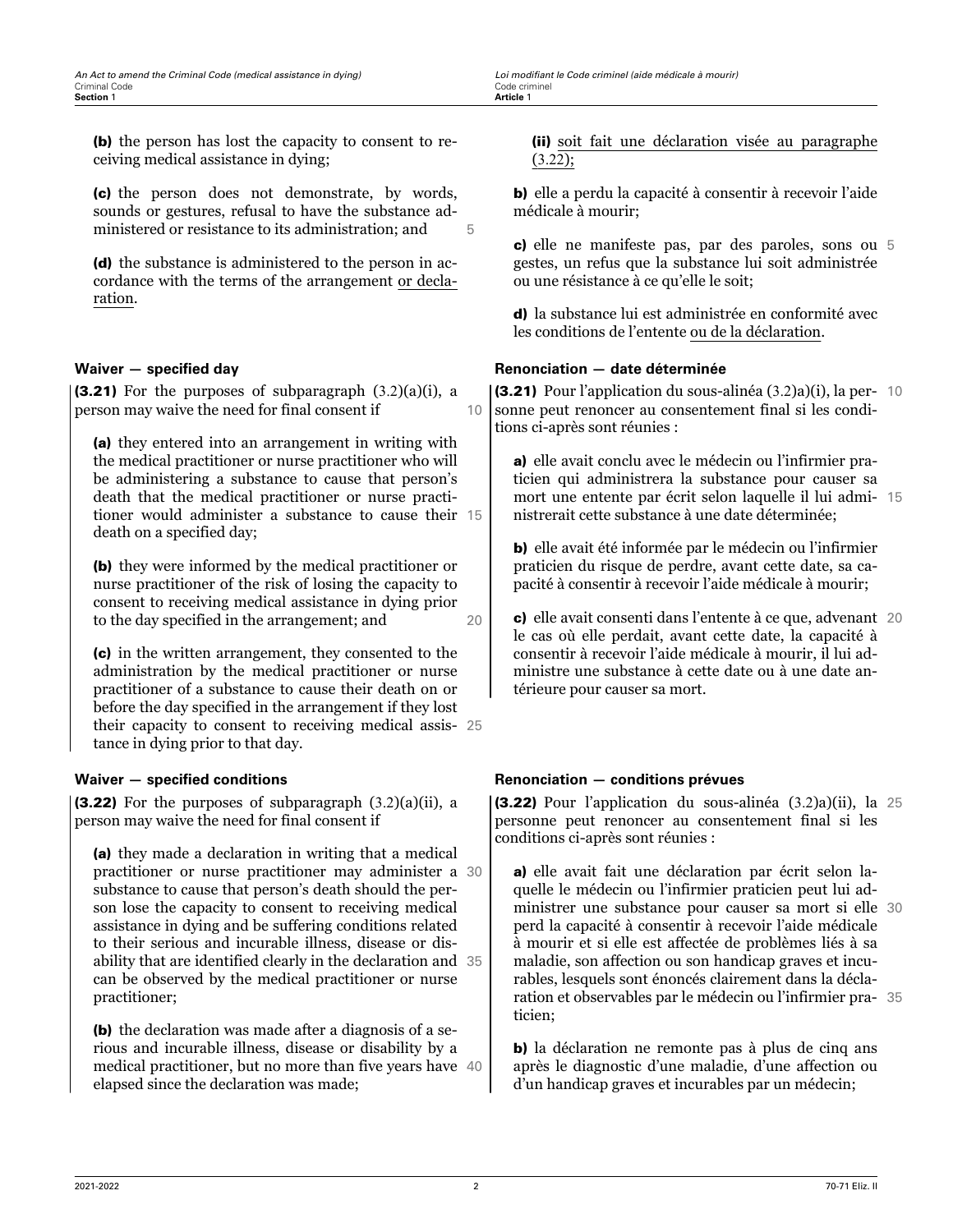(c) in the declaration, the person consented to the administration by a medical practitioner or nurse practitioner of a substance to cause their death if they are suffering from the conditions listed in the declaration and have lost their capacity to consent to receiving 5 medical assistance in dying prior to that point;

(d) the declaration was witnessed by two independent witnesses to confirm that it was made voluntarily and not as a result of external pressure and each witness signed and dated it; and 10

(e) a medical practitioner has certified that

(i) the conditions specified in the declaration are clearly identified,

(ii) the conditions specified can be observed by a medical practitioner or nurse practitioner should 15 the person be experiencing them, and

(iii) each witness is an independent witness as described in subsection (5).

#### (3) **Subsection 241.2(3.4) of the Act is replaced by the following:** 20

#### **Advance consent invalidated**

(3.4) Once a person demonstrates, by words, sounds or gestures, in accordance with subsection (3.2), refusal to have the substance administered or resistance to its administration, medical assistance in dying can no longer be provided to them on the basis of subsections (3.21) or 25 (3.22).

c) elle avait consenti, dans la déclaration, à ce qu'un médecin ou un infirmier praticien lui administre une substance pour causer sa mort si elle est affectée de problèmes énoncés dans la déclaration et si, dans l'intervalle, elle a perdu sa capacité à consentir à recevoir 5 l'aide médicale à mourir;

d) la déclaration est signée et datée par deux témoins indépendants qui confirment qu'elle a été faite de manière volontaire et sans pressions extérieures;

e) un médecin a certifié que : 10

(i) les problèmes énoncés dans la déclaration sont clairement définis,

(ii) ceux-ci sont observables par un médecin ou un infirmier praticien,

(iii) chaque témoin est indépendant conformément 15 au paragraphe (5).

(3) **Le paragraphe 241.2(3.4) de la même loi est remplacé par ce qui suit :**

#### **Consentement préalable invalidé**

(3.4) Une fois que la personne manifeste, par des paroles, sons ou gestes, un refus que la substance lui soit 20 administrée au titre du paragraphe (3.2), ou une résistance à ce qu'elle le soit, l'aide médicale à mourir ne peut plus lui être fournie sur la base du consentement visé aux paragraphes (3.21) ou (3.22).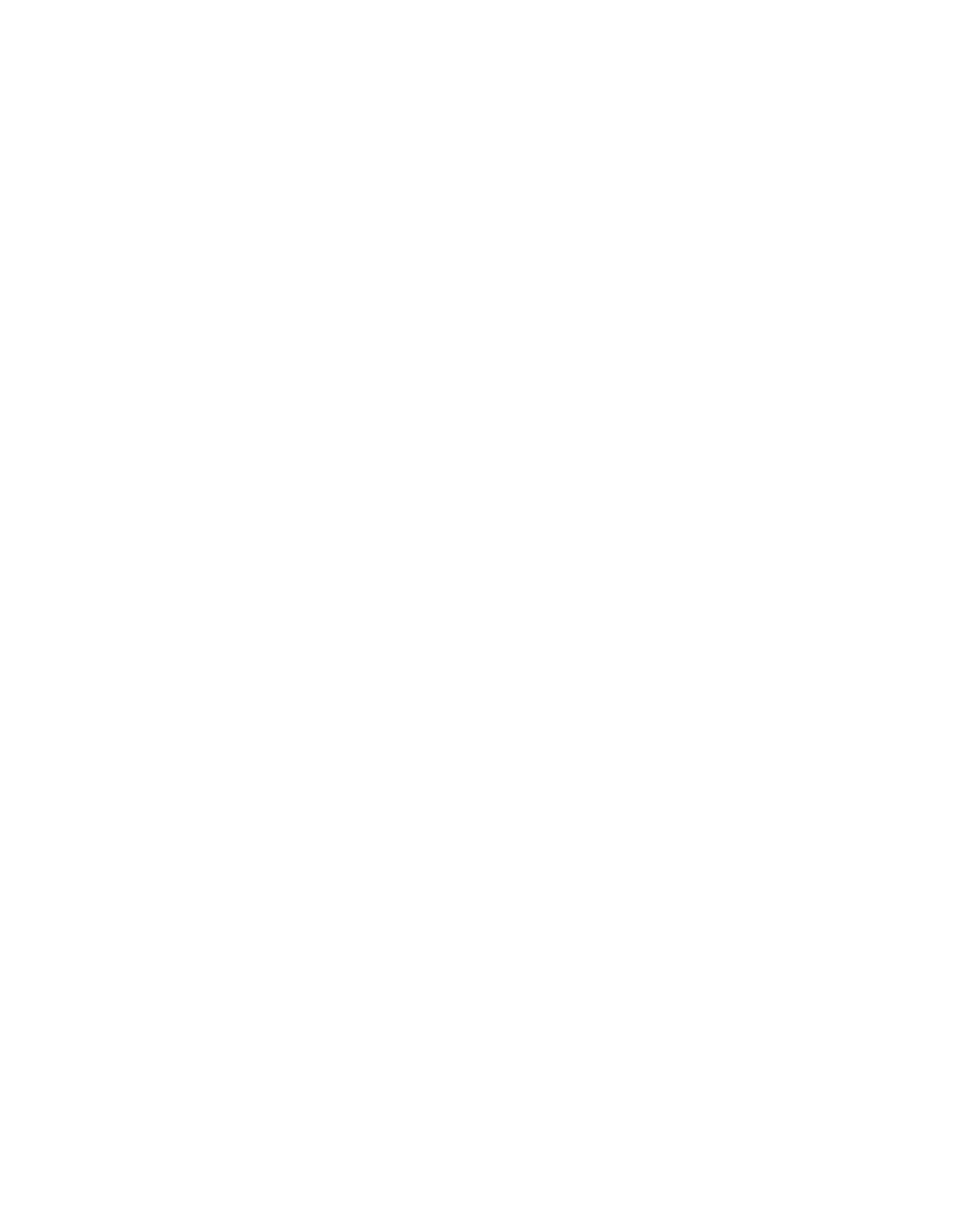### **EXPLANATORY NOTES**

## Criminal Code

*Clause 1*: (1) Text of relevant portion of subsection 241.2(3.1):

(3.1) Before a medical practitioner or nurse practitioner provides medical assistance in dying to a person whose natural death is not reasonably foreseeable, taking into account all of their medical circumstances, the medical practitioner or nurse practitioner must

(2) Text of subsection 241.2(3.2):

(3.2) For the purposes of subsection (3), the medical practitioner or nurse practitioner may administer a substance to a person to cause their death without meeting the requirement set out in paragraph  $(3)(h)$  if

(a) before the person loses the capacity to consent to receiving medical assistance in dying,

(i) they met all of the criteria set out in subsection (1) and all other safeguards set out in subsection (3) were met,

(ii) they entered into an arrangement in writing with the medical practitioner or nurse practitioner that the medical practitioner or nurse practitioner would administer a substance to cause their death on a specified day,

(iii) they were informed by the medical practitioner or nurse practitioner of the risk of losing the capacity to consent to receiving medical assistance in dying prior to the day specified in the arrangement, and

(iv) in the written arrangement, they consented to the administration by the medical practitioner or nurse practitioner of a substance to cause their death on or before the day specified in the arrangement if they lost their capacity to consent to receiving medical assistance in dying prior to that day;

(b) the person has lost the capacity to consent to receiving medical assistance in dying;

(c) the person does not demonstrate, by words, sounds or gestures, refusal to have the substance administered or resistance to its administration; and

(d) the substance is administered to the person in accordance with the terms of the arrangement.

(3) Text of subsection 241.2(3.4):

(3.4) Once a person demonstrates, by words, sounds or gestures, in accordance with subsection (3.2), refusal to have the substance administered or resistance to its administration, medical assistance in dying can no longer be provided to them on the basis of the consent given by them under subparagraph (3.2)(a)(iv).

### **NOTES EXPLICATIVES**

## Code criminel

*Article 1* : (1) Texte du passage visé du paragraphe  $241.2(3.1)$ :

(3.1) Avant de fournir l'aide médicale à mourir à une personne dont la mort naturelle n'est pas raisonnablement prévisible compte tenu de l'ensemble de sa situation médicale, le médecin ou l'infirmier praticien doit, à la fois :

(2) Texte du paragraphe 241.2(3.2) :

(3.2) Pour l'application du paragraphe (3), le médecin ou l'infirmier praticien peut, sans respecter l'exigence prévue à l'alinéa (3)h), administrer une substance à la personne pour causer sa mort, si les conditions ci-après sont réunies :

a) avant la perte de la capacité de la personne à consentir à recevoir l'aide médicale à mourir, les conditions ci-après étaient réunies :

(i) la personne remplissait tous les critères prévus au paragraphe (1) et toutes les autres mesures de sauvegarde prévues au paragraphe (3) avaient été respectées,

(ii) elle avait conclu avec lui une entente par écrit selon laquelle il lui administrerait à une date déterminée une substance pour causer sa mort,

(iii) elle avait été informée par lui du risque de perdre, avant cette date, sa capacité à consentir à recevoir l'aide médicale à mourir,

(iv) elle avait consenti dans l'entente à ce que, advenant le cas où elle perdait, avant cette date, la capacité à consentir à recevoir l'aide médicale à mourir, il lui administre une substance à cette date ou à une date antérieure pour causer sa mort;

b) elle a perdu la capacité à consentir à recevoir l'aide médicale à mourir;

c) elle ne manifeste pas, par des paroles, sons ou gestes, un refus que la substance lui soit administrée ou une résistance à ce qu'elle le soit;

d) la substance lui est administrée en conformité avec les conditions de l'entente.

#### (3) Texte du paragraphe 241.2(3.4) :

(3.4) Une fois que la personne manifeste, par des paroles, sons ou gestes, un refus que la substance lui soit administrée au titre du paragraphe (3.2) ou une résistance à ce qu'elle le soit, l'aide médicale à mourir ne peut plus lui être fournie sur la base du consentement visé au sous-alinéa (3.2)a)(iv).